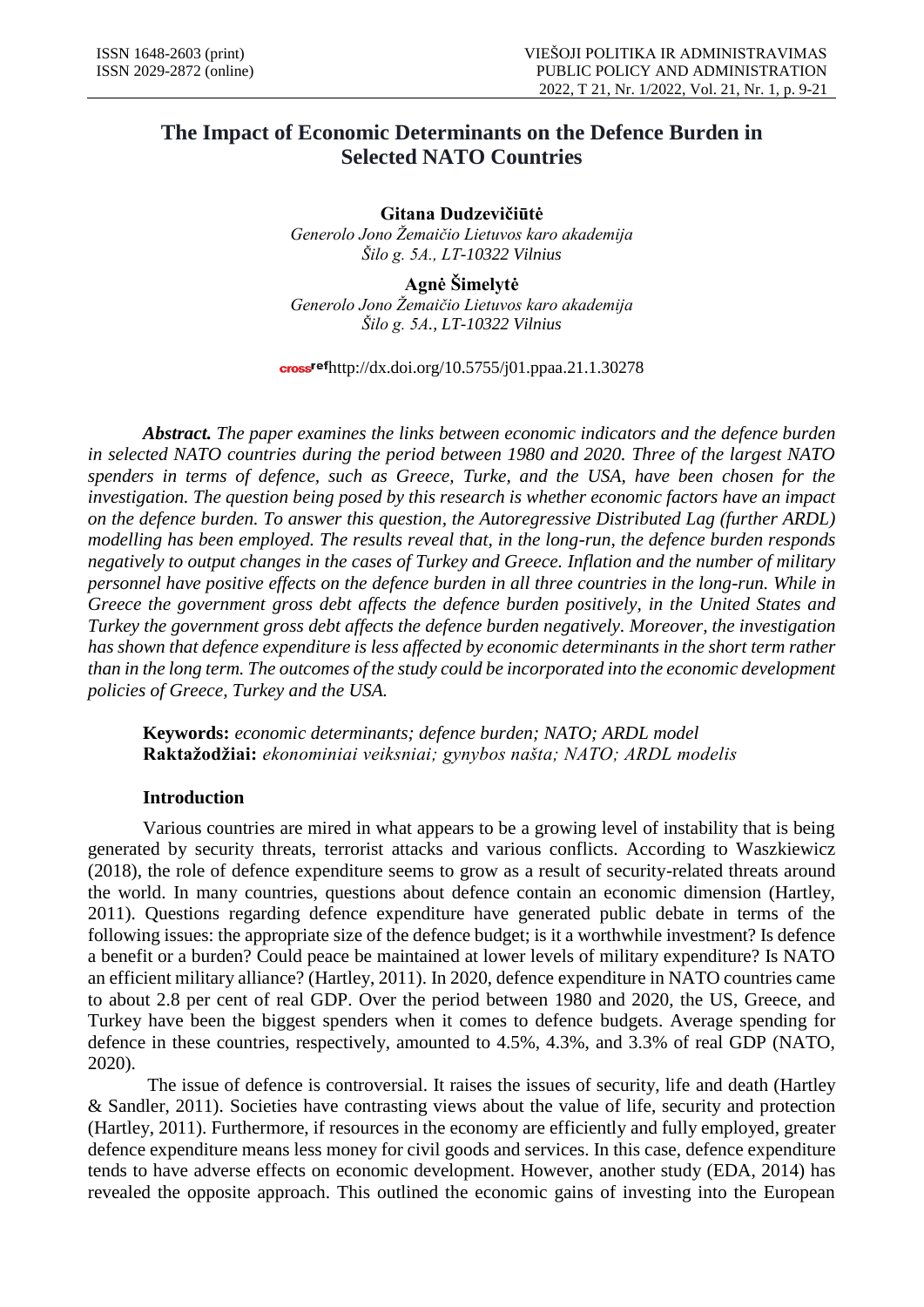defence industry. The results of the study have shown that the decrease in defence expenditure of the European Union (EU) influences a decrease in GDP and tax revenues (EDA, 2014). The available literature with a focus on defence and economic growth has analysed the relationship from various points of view, such as those of military and social welfare (Zhang et al., 2017a), defence and income inequality (Zhang et al., 2017b), military spending and growth (Lin & Wang, 2019; Raju & Zobayer, 2019), military and budget deficits (Caruso & Domizio, 2017), defence, science and technology (Malik, 2018), military and private investment (Malizard, 2015), military and unemployment (Qiong & Junhua, 2015), guns, highways and growth (Kollias & Paleologou, 2013), and defence and health (Fan et al., 2018). From the perspective of economic development, a growing economy offers greater opportunities to increase defence funding. In addition, Hartley (2011) has found out that defence expenditure is determined by strategic, political and economic factors. Thus, defence expenditure is supposed to be assessed in terms of both economic and political impact (Hartley and Sandler, 2011).

*The statement of the problem*. The interconnections between defence and economic factors are discussed by both scholars and politicians. Various studies have revealed that the defence sector drives economic growth, while others see adverse effects. Hence, the main dispute is on the efficient allocation of scarce resources that would ensure national security and economic development. Moreover, most of the studies are devoted to the assessment of the influence of defence spending on economic development, but there is a lack of determination of the opposite effect, that is, the impact of economic indicators on the defence burden. This investigation has focused on resolving this issue.

*The objective of the research* is the relationships between the defence burden and main economic factors in the US, Greece, and Turkey. Based on the results of the investigation, the authors answer the question of whether economic factors affect defence spending in the NATO countries that spent the most on defence during the period between 1980 and 2020.

*The aim of the research* is to assess the links between economic indicators and defence expenditure in the selected NATO countries.

The novelty of the research relates to the examination of the impact of the economic indicators on the defence burden in three NATO countries with the largest shares of military in GDP. The authors note the lack of such research and therefore hope to partially fill this gap.

The article is divided into the following sections: a literature review, methodology, research results and discussion, and conclusions.

#### **Literature Review**

Defence expenditure as part of government spending may serve to influence economic development in various ways. In accordance to Keynesian theory, growing government expenditure promotes aggregate demand and boosts economic development. Meanwhile, Wagnerian approach is based on the opposite view. Thus, economic development gives a rise to more government expenditure (Al-Bataineh, 2012). Moreover, the neo-classical school argues that government expenditure may hold back total economic development. Rising spending may force the government to raise taxes or to borrow from international markets. According to Odehnal and Neubauer (2012), military Keynesianism as a form of an economic policy was implemented within the US at the end of the 20th century. As a consequence, the heavy growth of defence expenditure stimulated economic performance. This had a negative aspect, namely, the untapped human, financial or material potential in the civilian sector, which entailed considerable expenses (Odehnal & Neubauer, 2012). Benoit's (1978) research has spurred the debate on the links between defence expenditure and economic development. Thus, for more than forty years, the number of studies examining relationships between defence and economic development has been increasing. These studies have revealed both negative and positive influence on economic development (Antonakis, 1997; Manamperi, 2016; Zhang et al, 2017; Fan et al., 2018; Dudzevičiūtė et al. 2021). Dunne and Tian (2013) found that 75% of a total of 168 investigations into defence expenditure showed negative effects on economic development. However, barely one fifth of studies have unfolded positive impact (d'Agostino et al., 2017). In general, the results of recent studies have found three propositions (Andriamahazoarivo & Ravalison,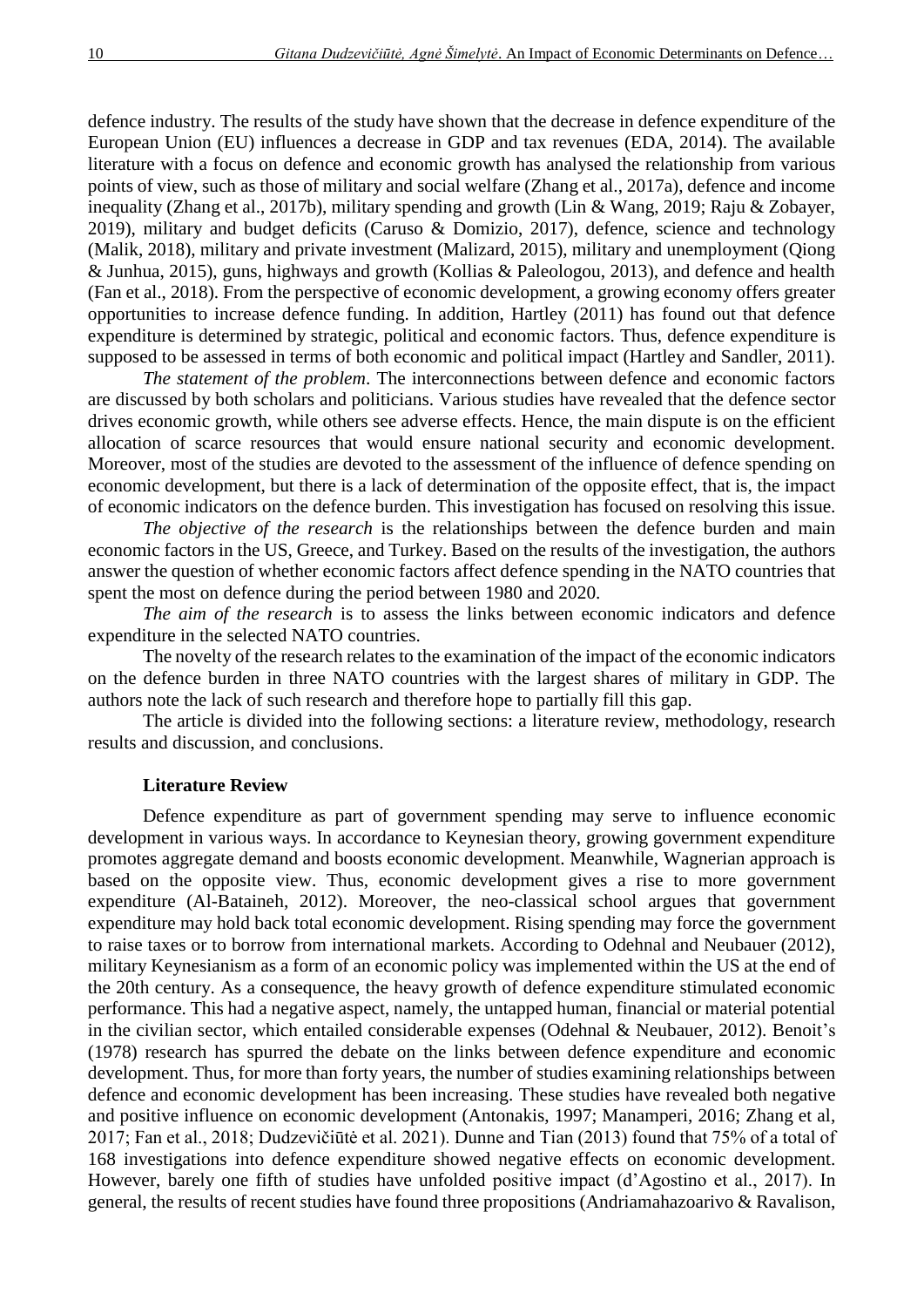2016), namely: first, the interrelationship between economic development and defence expenditure has been both significant and negative; second, the relationship between economic development and defence expenditure has been both significant and positive; and third, the relationship between economic development and defence expenditure has not been significant. The first proposition has stated that defence expenditure has negatively impacted on economic development. Thus, the countries in question have to choose between two sectors in which to spend their scarce resources: the defence sector or civilian production. A negative effect on economic development could be seen as a result of allocating the greater part of government expenditure on defence. This approach results in other sectors receiving less funding. Hence, defence expenditure slows down economic development through the reduction of investment as well as harming non-military budgetary funding of the health system, education, environment, cultural, infrastructure expenditure, etc. (Manamperi, 2016). The second proposition has pointed out that defence expenditure has been directly proportional to economic development. The effect of defence expenditure turns out to be positive through the delivery of an increased employment level and output. Moreover, it increases the growth of human capital through the provision of greater levels of technological training, education, improving social conditions and a stable political situation (Manamperi, 2016). Defence expenditure boosts economic development if part of this expenditure is used to create a socio-economic infrastructure (Pradhan, 2010). In addition, defence has protected trade and property rights, ensuring investment security (Lilico, 2013). The third proposition has argued that defence expenditure bears an insignificant level of the relationship with economic performance. In this case, scientific studies have not detected any significant coefficient of a correlation between the two variables (Andriamahazoarivo & Ravalison, 2016). Odehnal et al.'s recent studies (2021, 2020) identified the determinants of military expenditure in NATO member states, including the Baltic States. The authors divided the determinants influencing military expenditure into two groups (Odehnal et al., 2020). The first group of factors described economic environment including real GDP per capita, inflation, general government gross debt, government deficit/surplus. The other group of factors described security environment which has been evaluated by the risk of foreign pressure, democratic accountability and the risk of crossborder conflict. The factors describing the economic environment have been measured in percentage while factors indicating the security environment have been estimated in score of points. This study reveals that defence expenditure depends on the state's budget deficit in the cases of Lithuania and Estonia. The earlier studies of Kollias and Makrydakis (1997) and Kollias and Paleologou (2003) have explored defence issues in the cases of Turkey and Greece. Kollias and Makrydakis (1997) raise the question whether arm race has existed between Greece and Turkey. The defence burden has been expressed as the share of military spending to GDP. The study discovered the evidence of competition between these two countries. However, the defence policy in Greece has been changed due to a gradual increase of public debt. Shahbaz et al. (2013) explore interconnections between defence spending and economic development in Pakistan. His study has revealed a unidirectional causal link between defence expenditure and economic growth. Thus, in the case of Pakistan, spending on defence has boosted economic performance. Bove and Cavatorta (2012) analyse the links among defence burden and changes in NATO military expenditure shares on personnel, equipment, infrastructure and other costs, including shifts in the number of military personnel. Their study covers the period from 1970 to 2008. Nikolaidou (2008) developed a model for the analysis of demand for military expenditure in the US and EU-15. This study indicated greater dissimilarities in the determinants of each country's demand for defence expenditure.

To summarize, the links between defence expenditure and various economic variables have been widely studied and therefore the findings are contradictory and inconclusive due to the geopolitical situation of the countries under consideration, international relationships among the countries, differences in the levels of socio-economic development, methodology applied, period analysed, the country's strategy regarding its defence policy and other factors.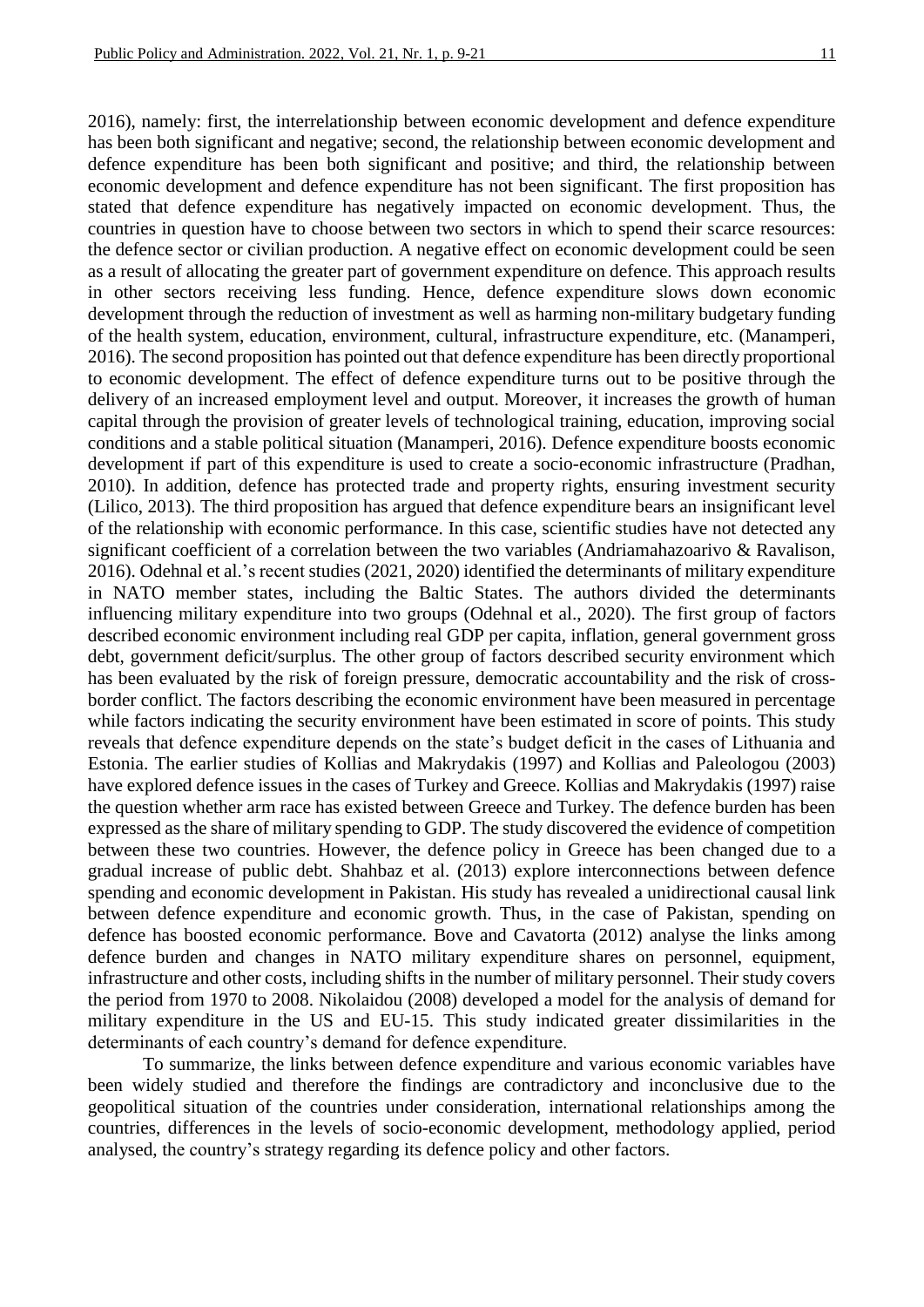#### **Methodological approach**

*Research question*. Based on the findings from previous studies, the authors have raised the following research question: Do economic factors influence defence financing decisions in NATO's largest defence spenders?

*Data sources*. The current study uses statistical annual data from NATO and the United Nations over the period between 1980 and 2020. NATO provides data on the defence expenditure of its member countries and has been doing so since the year in which each of the member countries joined the alliance. The United States is one of the founding members of the alliance, having signed the North Atlantic Treaty in 1949. Meanwhile, in 1952 Turkey and Greece became the members of NATO. The figures are in line to the NATO definition of defence expenditure (NATO, 2020). The study has been based on the estimation of defence expenditure as a share of real GDP in percentage. Economic growth is measured as real GDP per capita using United Nations (2020) annual data. Real GDP per capita has been chosen as it is main indicator to compare different countries in terms of economic development. General government debt is defined as accumulated government debt as per cent of GDP, while inflation shows up as an increase in prices each year in percentage terms (Table 1).

| <b>VARIABLES</b>           | <b>IDENTIFIER</b> | <b>DEFINITION</b>                                                                                    | <b>MEASUREMENT</b>                   |
|----------------------------|-------------------|------------------------------------------------------------------------------------------------------|--------------------------------------|
| Defence burden             | DB                | Defence expenditure                                                                                  | % of GDP                             |
| Military personnel         | <b>MP</b>         | Number of military personnel available for<br>missions                                               | Number in thousands                  |
| Economic growth            | EG                | Total economic output of the country per<br>year divided by population and adjusted<br>for inflation | Real GDP per capita in<br>US dollars |
| General government<br>debt | GD                | Accumulated government debt as a per<br>cent of GDP                                                  | % to GDP                             |
| Inflation                  | IN                | Increase in prices per year                                                                          | $\%$                                 |

*Table 1. A description of variables*

*Source: composed by the authors.*

The ARDL model is one of the most widely and frequently used approaches in various studies analysing links between socio-economic and safety factors that influence defence expenditure (Odehnal et al., 2021; Odehnal et al., 2020; Shahbaz et al., 2013). Research employs the ARDL model, adjusting for co-integration (Pesaran & Shin, 1999). For ARDL modelling, the following economic factors are used: economic growth (real GDP per capita), general government debt (GD) percentage to GDP, inflation rate (IN). The defence burden (DB) and the number of military personnel (MP) are factors describing the military sector. Based on the study of Nikolaidou (2008), real GDP per capita has been chosen as a better value to express economic growth. In order to get more appropriate and efficient results, the linear specifications of the two variables, real GDP per capita and number of military personnel, have been converted to logarithmic ones. The ARDL model combines both exogenous and endogenous variables. The ARDL model includes lagged values or values of regressors and values of dependant variable. The essential condition for employing the ARDL model is that variables are supposed to be either  $I(0)$  or  $I(1)$ . Based on ARDL methodology, variables may be purely I(1) or I(0), or they may be cointegrated instead (Pesaran et al., 2001). I(1) represents the upper bound and the lower bound is indicated by I(0). Cointegration does exist amongst the research variables if the value produced by the estimated F-statistics is larger than critical value of I(1). If the estimated value from the F-statistics is less than the lower bound of critical value of I(0), then there is no cointegration amongst the variables. The principle benefit of ARDL is that it might be used irrespective of any variables (regressors) having unit roots (Kollias & Paleologou, 2003). However, if the sample is small and finite, ADF tests are applied to assess the stationarity of the sequences. Thus, it is necessary to check whether none of these variables are at the second difference I(II). ARDL is applied across the three stages. In the first stage, based on five different criteria, the maximum number of lags for both regressors and the dependent variable is estimated.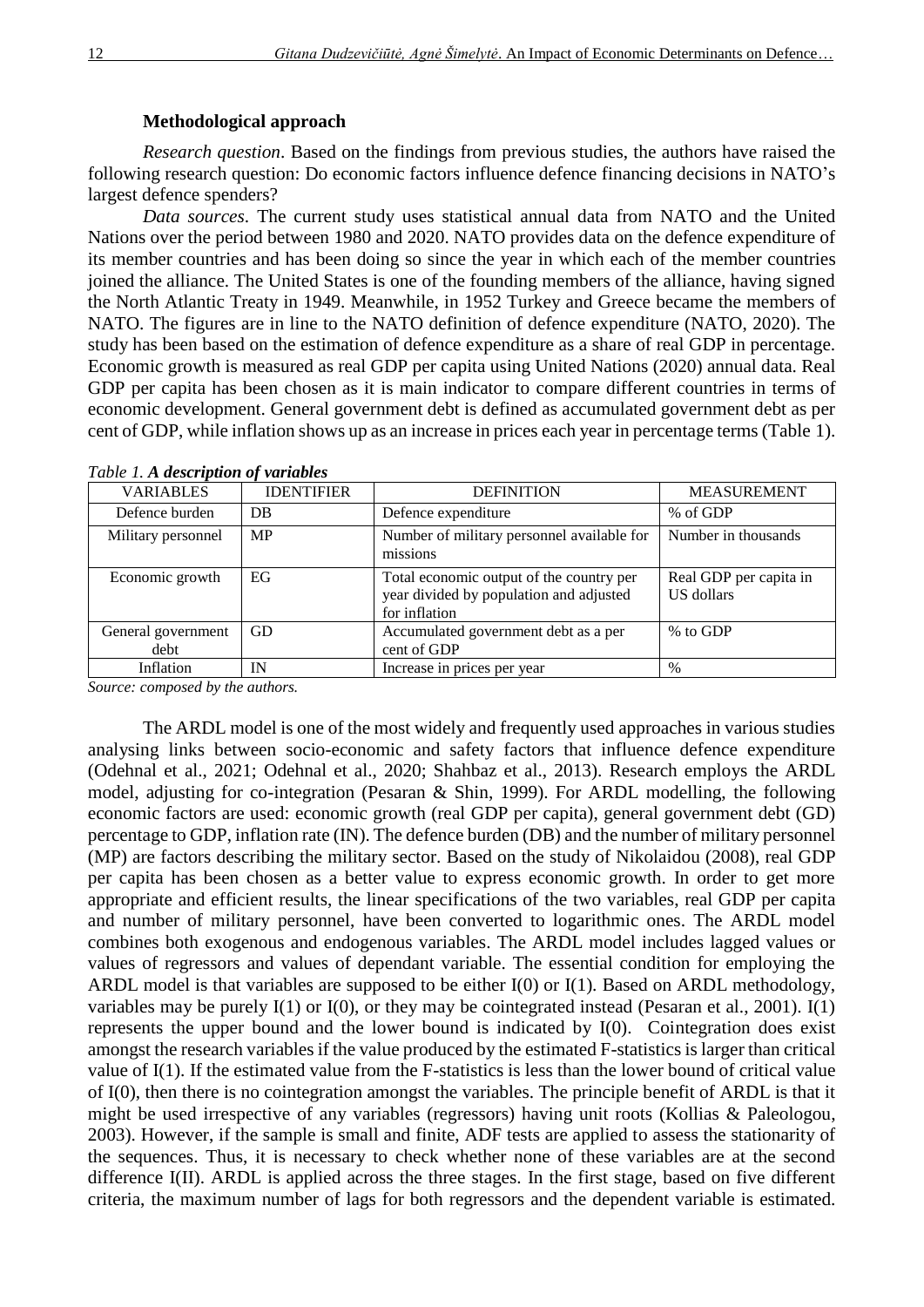Testing for the long-term relationship between the defence burden and other variables is performed in the second stage. If the assumption of a long-term relationship is confirmed, the coefficients for a long-term relationship are estimated in the third stage. If the assumption of a long-term relationship is rejected, the model estimates only short-term coefficients in the third stage. In order to confirm or reject any long-term relationship, F-statistics is used. Furthermore, F-statistics has been applied to indicate cointegration. A null hypothesis states that a co-integration relationship does not exist between dependent and independent variables in the long term. The error correction term (ECT) is used for a careful examination of the long-term relationship between variables. The estimated ECT coefficient is supposed to be negative and significant (Khan et al, 2019). ARDL (p, q1, q2,…qk), p represents the number of lags of the dependent variable Yt, in this case Yt=DB, which denotes the presence of a defence burden. Meanwhile, q1, q2,..qk represent the number of lags of independent variables, Xit, i=1,2…k (Pesaran et al., 2001). The length of lags p and q may not be necessarily the same. In this case the explanatory variables are military personnel (MP), economic growth (EG), general government debt (GD) and inflation (I). The general ARDL model is expressed as follows:

$$
Y_t = \alpha + \sum_{i=1}^p \gamma_i Y_{t-i} + \sum_{j=1}^k \sum_{i=0}^{q_j} \beta_{j,i} X_{j,t} + \epsilon_t
$$
 (1)

 $\epsilon_t$  is one-dimentional zero mean error term. The equation might easily be transformed into a model for long-term indicating the associations between the dependent variable to a change in the regressors (Odehnal et al., 2020). The ARDL equation to obtain the coefficient of the relationship in the long term and short term:

$$
\Delta Y_t = \sum_{i=1}^{p-1} \gamma_i^* \Delta Y_{t-i} + \sum_{j=1}^k \sum_{i=0}^{q_j-1} \beta_{j,i}^* \Delta X_{j,t-1} - \widehat{\phi} \mathbf{E} \mathbf{C} \mathbf{T}_{t-1} + \epsilon_t
$$
 (2)

While ECT represents the error correction term,  $\mu_1$  shows the value of ECT. ECT unveils the speed of dynamic adjustments for the short-term deviations of the variables from those of the longterm, and the length of the period it may take in order to achieve its equilibrium over the long term. For testing whether the long-term relationship exists between the dependent variable and regressors, the model expressed as follows (Pesaran et al., 2001):

$$
\Delta Y_t = \sum_{i=1}^{p=1} \gamma_i^* \Delta Y_{t-i} + \sum_{j=1}^k \sum_{i=0}^{q_{j-1}} \beta_{j,i}^* \Delta X_{j,t-i} - \rho Y_{t-1} - \alpha - \sum_{j=1}^k \delta_j X_{j,t-1} + \epsilon_t
$$
(3)

Residual diagnostics is performed, while applying the heteroscedasticity and Breusch– Godfrey Serial Correlation LM tests. The null hypothesis is rejected if the probability values are below 5% level. This would indicate that the model is not free from serial correlation and heteroscedasticity (Pasara & Garidzirai, 2020). The CUSUM and CUSUM square are applied to test whether ARDL long-run model is stable. ARDL long-run model is stable if at significance level of 5% the plots of CUSUM and CUSUMSQ residuals fall within the critical bounds (Khan et al., 2019).

# **Research Results and Discussion**

For the modelling, Eviews v. 12 software has been used. Series of economic data are often non-stationary and contain a unit root. Thus, the modelling starts with testing all the variables for unit roots while applying Augmented Dickey Fuller (ADF). Two hypotheses are tested, namely: (i) the variables are not stationary and (ii) the variables are stationary. ADF tests the hypothesis whether the variables are stationary at the significance level of 1%, 5% and 10%. In the ADF test, two models, i.e., constant (M1) and constant and trend (M2) have been considered (Table 2).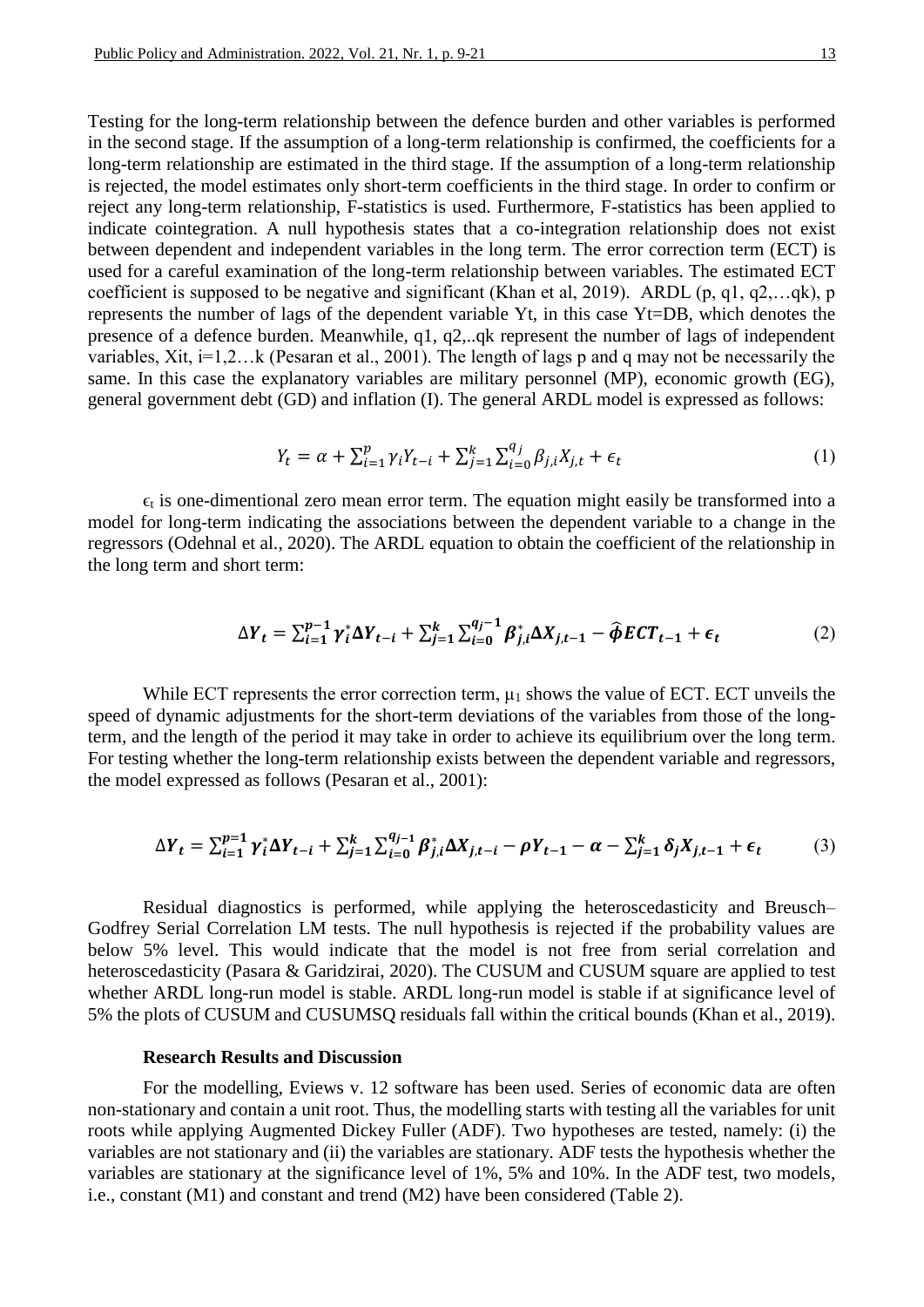| <i>raole 2.11</i> agnichica Dichey <i>1 anti-icsi stansi</i> |                         |                         |                        |                         |  |  |
|--------------------------------------------------------------|-------------------------|-------------------------|------------------------|-------------------------|--|--|
|                                                              |                         | <b>LEVEL</b>            | <b>1ST DIFFERENCE</b>  |                         |  |  |
|                                                              | Constant (M1)           | Constant and trend (M2) | Constant (M1)          | Constant and trend (M2) |  |  |
|                                                              |                         | <b>Greece</b>           |                        |                         |  |  |
| DB                                                           | $-0.758$                | $-2.917$                | $-7.105***$            | $-6.989***$             |  |  |
| MP                                                           | $-0.423$                | $-2.088$                | $-5.652$ ***           | $-5.667***$             |  |  |
| EG                                                           | $-6.326***$             | $-6.292***$             | $-7.246$ ***           | $-7.145***$             |  |  |
| GD                                                           | $-0.297$                | $-2.439$                | $-6.361***$            | $-6.290***$             |  |  |
| IN                                                           | $-1.634$                | $-2.327$                | $-6.225***$            | $-6.282***$             |  |  |
| Turkey                                                       |                         |                         |                        |                         |  |  |
| DB                                                           | $-1.013$                | $-1.886$                | $-5.633***$            | $-5.553***$             |  |  |
| MP                                                           | $-0.687$                | $-2.690$                | $-5.926***$            | $-5.876***$             |  |  |
| $\operatorname{EG}$                                          | $-0.374$                | $-4.617$ ***            | $-11.668***$           | $-11.580***$            |  |  |
| GD                                                           | $-4.796***$             | $-4.860***$             | $-8.407***$            | $-8.549***$             |  |  |
| IN                                                           | $-2.019$                | $-2.752$                | $-8.301***$            | $-8.214$ ***            |  |  |
|                                                              |                         | <b>United States</b>    |                        |                         |  |  |
| DB                                                           | $-3.498***$             | $-2.422$                | $-0.833$               | $-0.229$                |  |  |
| MP                                                           | $-1.451$                | $-1.761$                | $-2.835***$            | $-2.843$                |  |  |
| EG                                                           | 0.589                   | $-3.504**$              | $-4.7\overline{19***}$ | $-4.502***$             |  |  |
| GD                                                           | 0.801                   | $-1.083$                | $-6.464***$            | $-6.831$                |  |  |
| IN                                                           | $-5.866$ <sup>***</sup> | $-5.980***$             | $-5.874***$            | $-5.737***$             |  |  |

*Table 2. Augmented Dickey-Fuller test statistic*

*Source: composed by the authors. Note: \*p<0.1; \*\*p<0.05; \*\*\*p<0.01.*

It might be noticed that in the cases of Greece, the United States and Turkey, all the variables appeared to be stationary either at level or at the first difference. Therefore, the ARDL model might be employed in all three countries under consideration. The first stage of the ARDL is devoted to select the optimal length of lags. Taking into consideration the assumption that the number of lags might be different in all cases and the number of the dependent variables and regressors are different as well, five criteria were applied (Table 3).

| <b>COUNTRY</b> | LAG            | <b>LOGL</b> | LR        | <b>FPE</b>  | <b>AIC</b>  | <b>SC</b> | HQ          |
|----------------|----------------|-------------|-----------|-------------|-------------|-----------|-------------|
| Greece         | 0              | $-28.95336$ | NA        | 0.367550    | 1.835317    | 2.053009  | 1.912063    |
|                |                | $-16.78515$ | 20.38997* | $0.201220*$ | 1.231630    | 1.492860* | 1.323726*   |
|                | $\overline{2}$ | $-16.34629$ | 0.711675  | 0.207775    | 1.261961    | 1.566730  | 1.369407    |
|                | 3              | $-16.01808$ | 0.514481  | 0.215959    | 1.298275    | 1.646581  | 1.421069    |
|                | 4              | $-13.73676$ | 3.452813  | 0.202116    | $1.229014*$ | 1.620859  | 1.367158    |
| Turkey         | 0              | $-27.92719$ | <b>NA</b> | 0.347717    | 1.779848    | 1.997540  | 1.856595    |
|                |                | 19.52074    | 14.08649* | $0.233286*$ | 1.379499*   | 1.640729* | $1.471595*$ |
|                | 2              | $-18.74050$ | 1.265249  | 0.236482    | 1.391378    | 1.696147  | 1.498823    |
|                | 3              | $-18.73896$ | 0.002420  | 0.250175    | 1.445349    | 1.793656  | 1.568143    |
|                | 4              | $-18.73783$ | 0.001701  | 0.264852    | 1.499342    | 1.891187  | 1.637486    |
| <b>USA</b>     | $\theta$       | $-19.98092$ | NA.       | 0.255058    | 1.469466    | 1.693931  | 1.546015    |
|                |                | $-11.91531$ | 13.28454  | 0.168587    | 1.053842    | 1.323200* | 1.145701    |
|                | 2              | $-11.91327$ | 0.003250  | 0.179181    | 1.112545    | 1.426796  | 1.219713    |
|                | 3              | $-8.846710$ | 4.690026* | $0.159150*$ | $0.990983*$ | 1.350127  | $1.113461*$ |
|                | 4              | $-8.835890$ | 4.594532  | 0.178243    | 0.991096    | 1.230487  | 1.034592    |

*Table 3. VAR test for lag selection*

*Lag selection: \* demonstrates lag order selected by the criterion. LR: sequential modified LR test statistic (each test at 5% level); FPE: Final prediction error; AIC: Akaike information criterion; SC: Schwarz information criterion; HQ: Hannan-Quinn information criterion. Source: composed by the authors.*

Based on the AIC, the optimal lag length was set. The dependent variable is the defence burden (DB). In the case of Greece, one lag might exist for military personnel, while for the other factors four lags may exist. The results reveal that the ARDL model is stable (F-statistics is 47, and p<0.001) and the regressors of this model explain 96% of the variation in defence burden (Table 5). In the case of Turkey, one lag might exist for the dependent variable (the defence burden) and inflation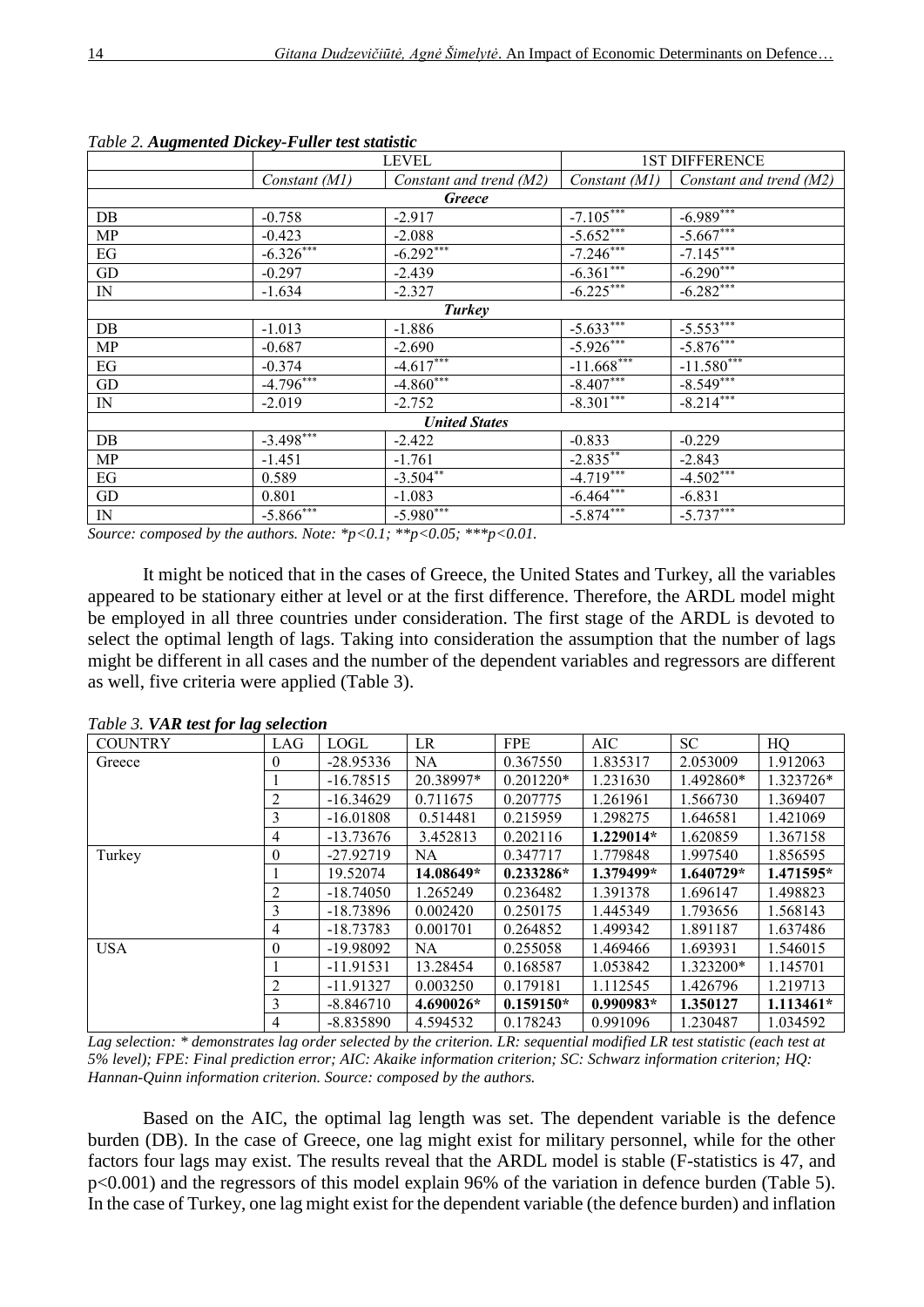(IN). The regressors of the model explain 92% of the variation in the defence burden; the model is stable as F-statistics is 79 and p<0.001. In the case of the USA, three lags may exist for the dependent variable, one lag for military personnel and three lags for government debt and inflation. The regressors explain almost 96% of the variation in the defence burden.

|                        | <b>GREECE</b>                               | <b>TURKEY</b>    | <b>USA</b>                     |
|------------------------|---------------------------------------------|------------------|--------------------------------|
| Model                  | ARDL(4, 1, 4, 4, 4)                         |                  | ARDL(3, 1, 3, 3, 3)            |
|                        |                                             |                  |                                |
| Optimal number of lags | $DB(-1)$ , $DB(-2)$ , $DB(-3)$ , $DB(-4)$ , | $DB(-1)$ , LnMP, | $DB(-1), DB(-2), DB(-3),$      |
|                        | LnMP, LnMP $(-1)$ , LnEG $(-1)$ ,           | LnEG, GD, IN,    | $LnMP$ , $LnMP(-1)$ ,          |
|                        | $LnEG(-2)$ , $LnEG(-3)$ , $LnEG(-4)$ ,      | $IN(-1)$         | $LnMP(-2)$ , $LnMP(-3)$ ,      |
|                        | GD, GD(-1), GD(-2), GD(-3),                 |                  | GD, GD(-1), GD(-2),            |
|                        | GD(-4), IN, IN(-1), IN(-2), IN(-3),         |                  | $GD(-3)$ , IN, IN(-1), IN(-2), |
|                        | $IN(-4)$                                    |                  | $IN(-3)$                       |
| R                      | 0.985                                       | 0.935            | 0.979                          |
| $R^2$                  | 0.964                                       | 0.923            | 0.957                          |
| F-statistics           | 47.009                                      | 79.069           | 44.464                         |
| Prob. (F-statistics)   | 0.000                                       | 0.000            | 0.0000                         |

*Table 4. ARDL model and optimal number of lags*

*Source: estimated by the authors.*

The next stage is devoted to perform the long-term form and bound test. The conclusions drawn from the ARDL bound test is supported by the comparison of the results of F-statistics with the critical value. The ARDL long-term and bound test show that in all three cases the null hypothesis is not accepted as F-statistics value is much larger than critical value of upper bound (Table 5). Therefore, the results indicate that the relationships among the variables exist in the long term. These outcomes are in line with the case study of Greece and Turkey by Sezgin and Yildirim (2002), who find the existence of the links between the defence burden and other variables in the long term.

Table 6 presents the findings of estimated long-run coefficients. In the case of Greece, the defence burden appears to respond negatively to output changes. It might be assumed that in Greece, defence is not funded on the cost of economic growth. Meanwhile, the number of military personnel, inflation rate and government debt have a positive effect on the defence burden. It is likely that in the long term, defence funding could have been increased by government borrowing in international markets. Moreover, the military budget includes personnel and other inputs to contribute to defence output, such as security, peace and protection (Hartley, 2011). In the case of Turkey, the economic growth has a negative impact on the defence burden, which implies that the defence burden does not really depend on economic performance. It might be assumed that in the case of increasing real GDP per capita, Turkey would focus more on the reallocation of financial resources amongst civilian activities, such as healthcare, social security, education and other than on military performance.

|            | <b>F-STATISTICS</b> | <b>SIGNIFICANCE</b> | I(0) | I(1)                  |
|------------|---------------------|---------------------|------|-----------------------|
| Greece     | 5.407               | 10%                 | 2.45 | 52<br>$\sim$<br>ے ر.ر |
| Turkey     | 4.458               | 5%                  | 2.86 | 4.01                  |
| <b>USA</b> | 7.034               | $1\%$               | 3.74 | 5.06                  |

*Table 5. ARDL long-term form and bounds test*

*Source: estimated by the authors.*

*Table 6. Estimated long-term coefficients for Greece, Turkey and the USA*

| <b>VARIABLE</b> | <b>GREECE</b> | <b>TURKEY</b>  | USA         |
|-----------------|---------------|----------------|-------------|
| EG              | $-0.364***$   | $-0.000112***$ | 6.891       |
|                 | (0.065)       | $(3.91E-05)$   | (4.501)     |
| <b>MP</b>       | $2.157***$    | $0.572***$     | $0.0065***$ |
|                 | (0.502)       | (0.229)        | (0.002)     |
| GD              | $0.0092*$     | $-0.015$       | $-0.048$    |
|                 | (0.0049)      | (0.0155)       | (0.036)     |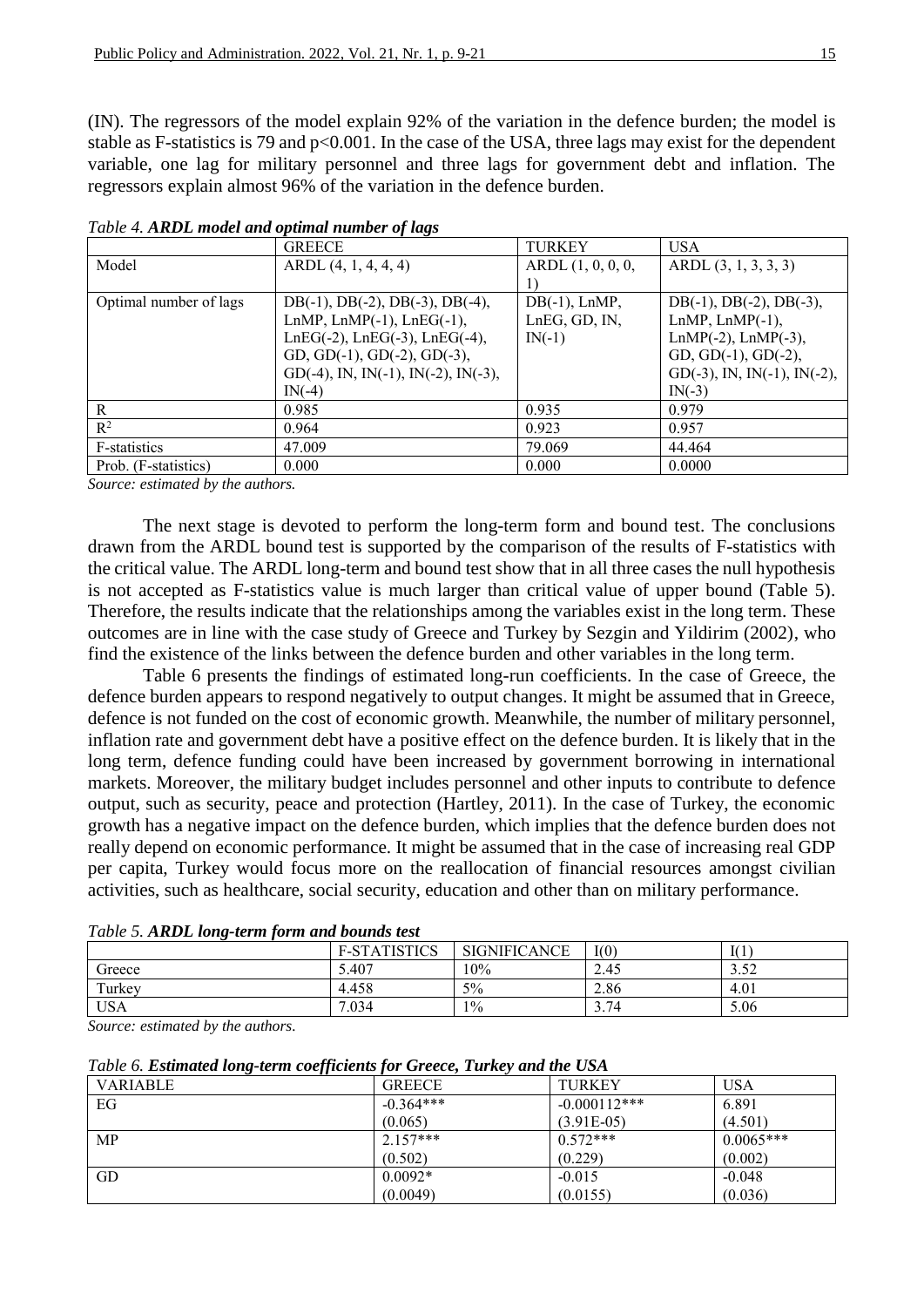| VARIABLE | GREECE     | JRKEY      | USA              |
|----------|------------|------------|------------------|
| IN<br>   | $0.154***$ | $0.024***$ | $517***$<br>0.31 |
|          | (0.026)    | (0.007)    | (0.400)          |

*(Standard errors are presented in parenthesis.) Note: \*p<0.1; \*\*p<0.05; \*\*\*p<0.01. Source: estimated by the authors.*

Meanwhile, the number of military personnel and inflation rate have a statistically significant impact on the defence burden while government debt has an insignificant impact. The findings of the cases of Greece and Turkey support the research results which were published by Pradhan (2010), when the impact of economic development on defence expenditure was discovered to exist in Thailand, Indonesia, Malaysia and Singapore. Greece and Turkey are free-riders which means that they do not follow the requirement to spend 2% of GDP on defence as their military spending is based on other issues (Odehnal et al., 2021).

In the long term, inflation and the number of military personnel have a statistically significant impact on the defence burden in the United States. Both economic growth and government debt have a statistically insignificant impact on the variation in the defence burden. These findings contradict the research results of Gadea et al. (2004), where income has been found as one of the main determinants of defence expenditure. Furthermore, their study showed that in most countries defence behaved as a normal good. The implication is that in times of an economic expansion, defence expenditure would increase while in times of a decline it would decrease. Moreover, in some ways the findings fall in line with the insights of Dudzevičiūtė et al. (2021) that show that the course of government gross debt have no clear links with the defence burden in the selected EU countries.

Furthermore, the test for the short-term coefficients was performed. In the short term, inflation rate, economic growth, government debt, military personnel explain 58 % of the variation in the defence burden of Greece (Table 8). In this case, the defence burden appears to respond negatively to the changes in economic factors. In the case of Turkey, the influence of government debt and inflation rate amounted to 56 % on the defence burden. Government debt positively affects defence financing while inflation rate has a negative impact. The case of the USA shows that the combination of the influential factors, such as economic growth, the number of military personnel, government gross debt and the inflation rate explain approximately 76 % of the variation in defence burden. The defence burden appears to respond positively to the changes in output, the number of military personnel and government debt. The Iiflation rate has a negative impact on the defence burden in the USA. In view of the outcomes of the study, we support the insights of Nikolaidou (2008), who reveals the differences in the process determining defence expenditure in the long-run and short-run. It could be assumed that in the long term the influence of economic determinants on defence financing is greater than in the short term. Meanwhile, non-economic factors, such as internal and external threats, and the political environment have an impact in the short term while the other risks have more influence on defence expenditure than in the long term. This insight appears to be in line with the studies by Avramides (1997), Amara (2007), Sahin and Ozsoy (2008) and Karagol and Turhan (2008). Avramides (1997) maintains that the Greek defence burden could decrease if international relationships with Turkey were to be improved. Sahin and Ozsoy (2008) also associate the defence burden of Greece and Turkey with their international relationships and the mutual threats being posed towards each other. Amara's (2007) research confirms that such a high defence burden in Turkey and Greece is linked to defensive and threat concerns, and is not shared with either country's allies.

| VARIABLE        | <b>GREECE</b> | <b>TURKEY</b> | <b>USA</b>  |
|-----------------|---------------|---------------|-------------|
| $\Delta EG$     | $-0.086***$   |               |             |
|                 | (0.016)       |               |             |
| $\Delta EG(-1)$ | $0.141***$    |               |             |
|                 | (0.031)       |               |             |
| $\Delta EG(-2)$ | $0.099**$     |               | $10.518***$ |
|                 | (0.022)       |               | (3.181)     |

*Table 7. Error correction representation (short-run estimates)*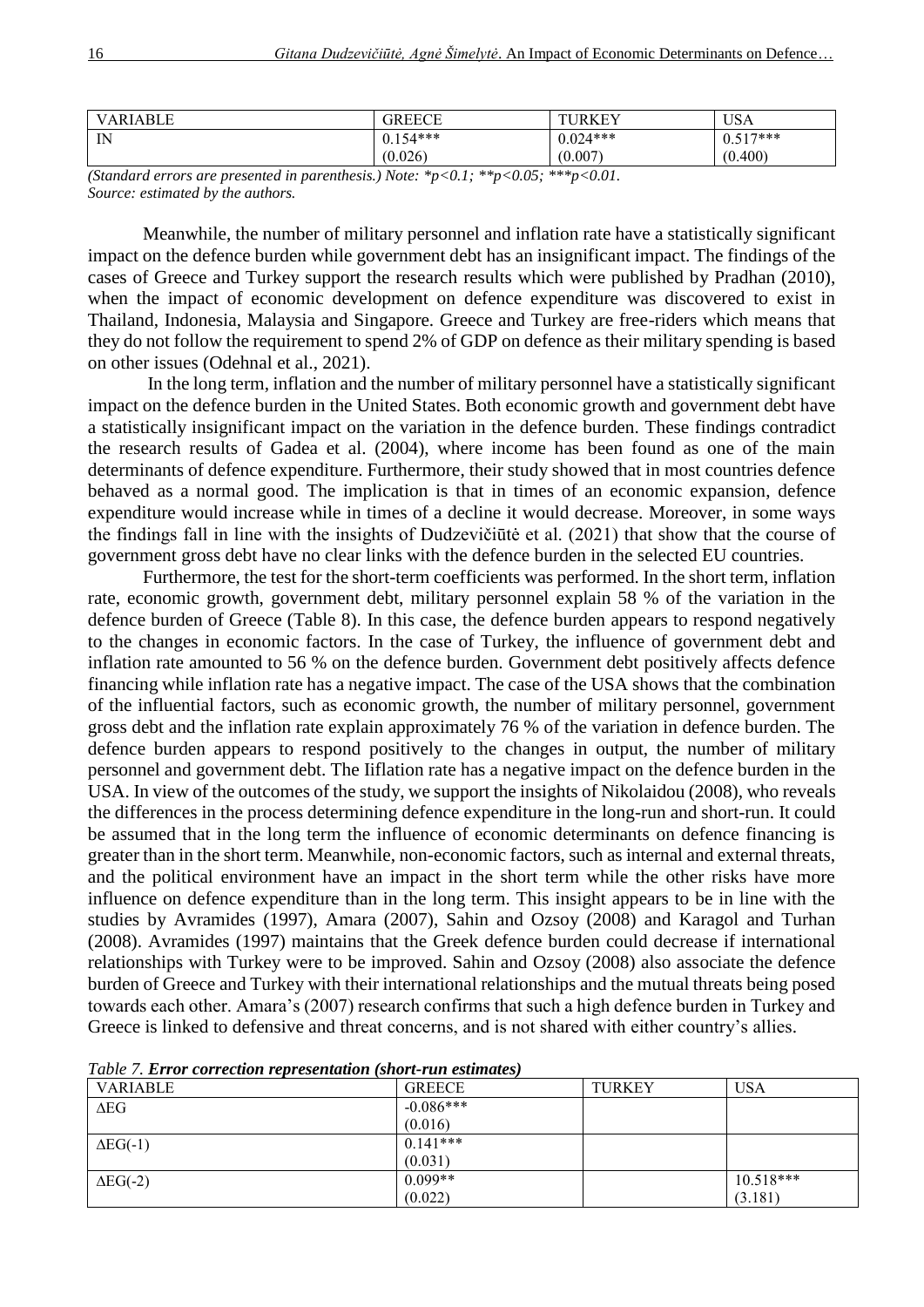| $0.031***$<br>$\Delta EG$ (-3)<br>(0.012)<br>$0.006***$<br>$-0.168$<br>$\triangle MP$<br>(0.662)<br>(0.001)<br>$0.006***$<br>(0.002)<br>$-0.016***$<br>$0.023***$<br>$\Delta \text{GD}$<br>(0.005)<br>(0.006)<br>$0.017***$<br>$0.049***$<br>$\Delta GD(-1)$<br>(0.004)<br>(0.008)<br>$-0.023***$<br>$0.0181**$<br>$\Delta GD(-2)$<br>(0.005)<br>(0.006)<br>$-0.012***$<br>$\Delta GD(-3)$<br>(0.005)<br>$-0.100***$<br>$-0.008***$<br>$\Delta \text{IN}$<br>(0.023)<br>(0.003)<br>$-0.183***$<br>$-0.251***$<br>$-0.015**$<br>$\Delta IN(-1)$<br>(0.032)<br>(0.005)<br>(0.045)<br>$-0.115***$<br>$-0.212***$<br>$\Delta IN(-2)$<br>(0.029)<br>(0.044)<br>$-0.204***$<br>$-0.086**$<br>$\Delta IN$ (-3)<br>(0.030)<br>(0.034)<br>$\mathbf C$<br>$-4.401***$<br>$-0.168***$<br>$-36.953***$<br>(0.727)<br>(0.057)<br>(4.744)<br>$-0.808***$<br>$-0.471***$<br><b>ECT</b><br>$-0.691***$<br>(0.138)<br>(0.061)<br>(0.119)<br>$\mathbf R$<br>0.778<br>0.881<br>0.644<br>$\mbox{\bf R}^2$ adjusted<br>0.579<br>0.558<br>0.763<br>3.919<br>F-statistics<br>7.494<br>7.431<br>0.002<br>Prob(F-statistics)<br>0.000<br>0.000 | <b>VARIABLE</b> | <b>GREECE</b> | <b>TURKEY</b> | <b>USA</b> |
|-----------------------------------------------------------------------------------------------------------------------------------------------------------------------------------------------------------------------------------------------------------------------------------------------------------------------------------------------------------------------------------------------------------------------------------------------------------------------------------------------------------------------------------------------------------------------------------------------------------------------------------------------------------------------------------------------------------------------------------------------------------------------------------------------------------------------------------------------------------------------------------------------------------------------------------------------------------------------------------------------------------------------------------------------------------------------------------------------------------------------|-----------------|---------------|---------------|------------|
|                                                                                                                                                                                                                                                                                                                                                                                                                                                                                                                                                                                                                                                                                                                                                                                                                                                                                                                                                                                                                                                                                                                       |                 |               |               |            |
|                                                                                                                                                                                                                                                                                                                                                                                                                                                                                                                                                                                                                                                                                                                                                                                                                                                                                                                                                                                                                                                                                                                       |                 |               |               |            |
|                                                                                                                                                                                                                                                                                                                                                                                                                                                                                                                                                                                                                                                                                                                                                                                                                                                                                                                                                                                                                                                                                                                       |                 |               |               |            |
|                                                                                                                                                                                                                                                                                                                                                                                                                                                                                                                                                                                                                                                                                                                                                                                                                                                                                                                                                                                                                                                                                                                       |                 |               |               |            |
|                                                                                                                                                                                                                                                                                                                                                                                                                                                                                                                                                                                                                                                                                                                                                                                                                                                                                                                                                                                                                                                                                                                       |                 |               |               |            |
|                                                                                                                                                                                                                                                                                                                                                                                                                                                                                                                                                                                                                                                                                                                                                                                                                                                                                                                                                                                                                                                                                                                       |                 |               |               |            |
|                                                                                                                                                                                                                                                                                                                                                                                                                                                                                                                                                                                                                                                                                                                                                                                                                                                                                                                                                                                                                                                                                                                       |                 |               |               |            |
|                                                                                                                                                                                                                                                                                                                                                                                                                                                                                                                                                                                                                                                                                                                                                                                                                                                                                                                                                                                                                                                                                                                       |                 |               |               |            |
|                                                                                                                                                                                                                                                                                                                                                                                                                                                                                                                                                                                                                                                                                                                                                                                                                                                                                                                                                                                                                                                                                                                       |                 |               |               |            |
|                                                                                                                                                                                                                                                                                                                                                                                                                                                                                                                                                                                                                                                                                                                                                                                                                                                                                                                                                                                                                                                                                                                       |                 |               |               |            |
|                                                                                                                                                                                                                                                                                                                                                                                                                                                                                                                                                                                                                                                                                                                                                                                                                                                                                                                                                                                                                                                                                                                       |                 |               |               |            |
|                                                                                                                                                                                                                                                                                                                                                                                                                                                                                                                                                                                                                                                                                                                                                                                                                                                                                                                                                                                                                                                                                                                       |                 |               |               |            |
|                                                                                                                                                                                                                                                                                                                                                                                                                                                                                                                                                                                                                                                                                                                                                                                                                                                                                                                                                                                                                                                                                                                       |                 |               |               |            |
|                                                                                                                                                                                                                                                                                                                                                                                                                                                                                                                                                                                                                                                                                                                                                                                                                                                                                                                                                                                                                                                                                                                       |                 |               |               |            |
|                                                                                                                                                                                                                                                                                                                                                                                                                                                                                                                                                                                                                                                                                                                                                                                                                                                                                                                                                                                                                                                                                                                       |                 |               |               |            |
|                                                                                                                                                                                                                                                                                                                                                                                                                                                                                                                                                                                                                                                                                                                                                                                                                                                                                                                                                                                                                                                                                                                       |                 |               |               |            |
|                                                                                                                                                                                                                                                                                                                                                                                                                                                                                                                                                                                                                                                                                                                                                                                                                                                                                                                                                                                                                                                                                                                       |                 |               |               |            |
|                                                                                                                                                                                                                                                                                                                                                                                                                                                                                                                                                                                                                                                                                                                                                                                                                                                                                                                                                                                                                                                                                                                       |                 |               |               |            |
|                                                                                                                                                                                                                                                                                                                                                                                                                                                                                                                                                                                                                                                                                                                                                                                                                                                                                                                                                                                                                                                                                                                       |                 |               |               |            |
|                                                                                                                                                                                                                                                                                                                                                                                                                                                                                                                                                                                                                                                                                                                                                                                                                                                                                                                                                                                                                                                                                                                       |                 |               |               |            |
|                                                                                                                                                                                                                                                                                                                                                                                                                                                                                                                                                                                                                                                                                                                                                                                                                                                                                                                                                                                                                                                                                                                       |                 |               |               |            |
|                                                                                                                                                                                                                                                                                                                                                                                                                                                                                                                                                                                                                                                                                                                                                                                                                                                                                                                                                                                                                                                                                                                       |                 |               |               |            |
|                                                                                                                                                                                                                                                                                                                                                                                                                                                                                                                                                                                                                                                                                                                                                                                                                                                                                                                                                                                                                                                                                                                       |                 |               |               |            |
|                                                                                                                                                                                                                                                                                                                                                                                                                                                                                                                                                                                                                                                                                                                                                                                                                                                                                                                                                                                                                                                                                                                       |                 |               |               |            |
|                                                                                                                                                                                                                                                                                                                                                                                                                                                                                                                                                                                                                                                                                                                                                                                                                                                                                                                                                                                                                                                                                                                       |                 |               |               |            |
|                                                                                                                                                                                                                                                                                                                                                                                                                                                                                                                                                                                                                                                                                                                                                                                                                                                                                                                                                                                                                                                                                                                       |                 |               |               |            |
|                                                                                                                                                                                                                                                                                                                                                                                                                                                                                                                                                                                                                                                                                                                                                                                                                                                                                                                                                                                                                                                                                                                       |                 |               |               |            |
|                                                                                                                                                                                                                                                                                                                                                                                                                                                                                                                                                                                                                                                                                                                                                                                                                                                                                                                                                                                                                                                                                                                       |                 |               |               |            |
|                                                                                                                                                                                                                                                                                                                                                                                                                                                                                                                                                                                                                                                                                                                                                                                                                                                                                                                                                                                                                                                                                                                       |                 |               |               |            |
|                                                                                                                                                                                                                                                                                                                                                                                                                                                                                                                                                                                                                                                                                                                                                                                                                                                                                                                                                                                                                                                                                                                       |                 |               |               |            |

*(Standard errors are presented in parenthesis.) Note: \*p<0.1; \*\*p<0.05; \*\*\*p<0.01 Source: estimated by the authors.*

Diagnostic tests based on F-Statistics indicated that long-term and short-term models do not suffer from serial correlation and heteroscedasticity problems as p values in all three cases are above 0.05 (Table 8).

# *Table 8. Diagnostic tests*

|                                       | <b>GREECE</b> | <b>TURKEY</b> | <b>USA</b> |
|---------------------------------------|---------------|---------------|------------|
| Heteroskedasticity Test               | 0.968         | 0.328         | . 1691     |
|                                       | (0.537)       | (0.971)       | (0.400)    |
| Breusch-Godfrey Serial Correlation LM | .569          | 0.595         | 2.597      |
| Test                                  | (0.250)       | (0.669)       | (0.117)    |

*(P-values are presented in parenthesis.) Source: estimated by the authors.*

To further examine the stability of the model in the short term and in the long term, the tests of CUSUM and CUSUM square were run. The results are presented in Figures 1-3.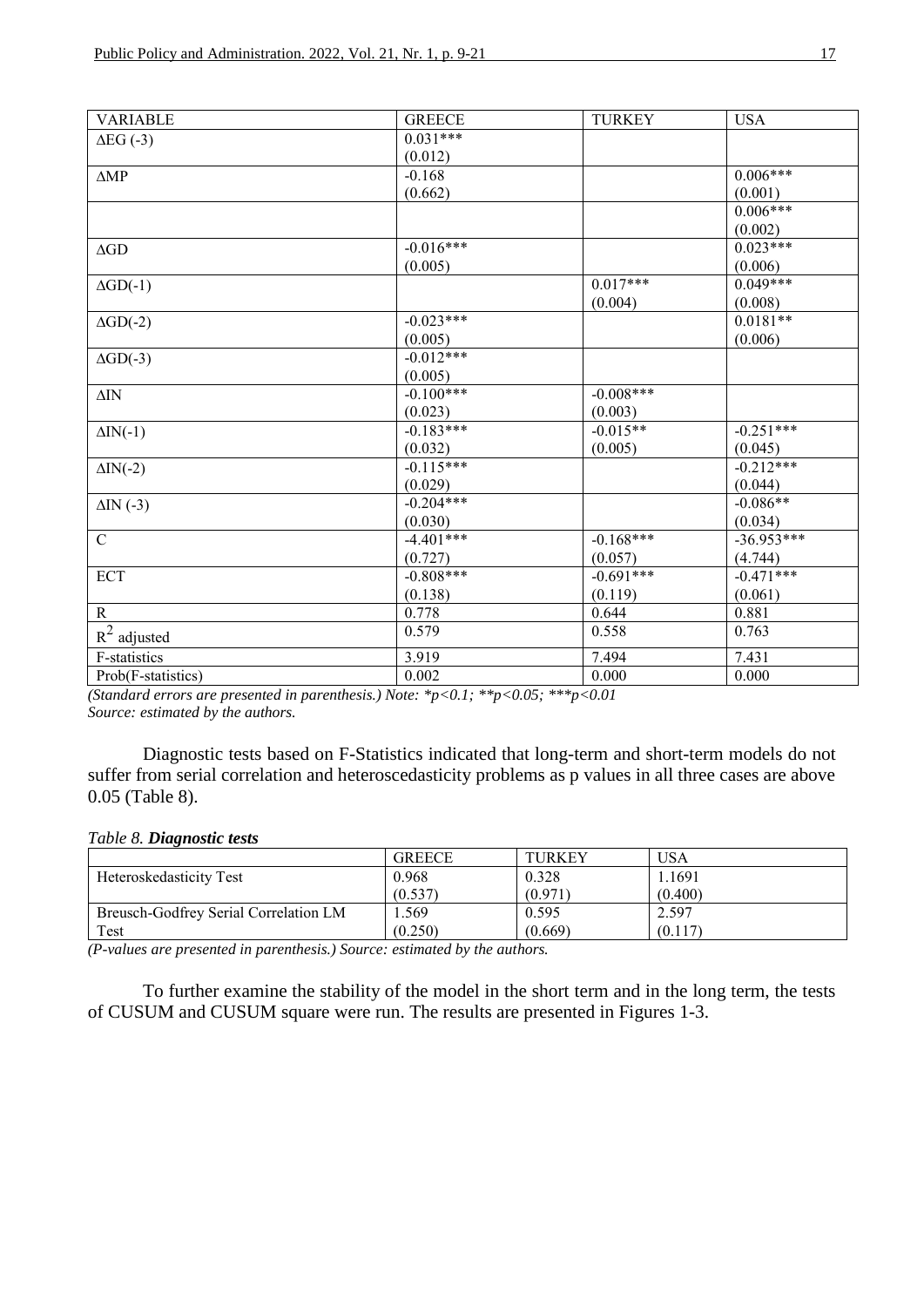

*Figure 1. Results of CUSUM and CUSUMQ in the case of Greece Source: estimated by the authors*



*Figure 2. Results of CUSUM and CUSUMQ in the case of Turkey Source: estimated by the authors*



*Figure 3. Results of CUSUM and CUSUMQ in the case of the United States Source: estimated by the authors*

The results presented in the figures above indicate that short-term and long-term ARDL models are stable at significance level of 5%.

# **Conclusions**

1. The outcomes of the study have revealed that the ARDL long-term models explain more than 90% of the variation in the defence burden in all the cases under consideration. In the long term, in Greece, economic growth has a negative impact on the defence burden while the number of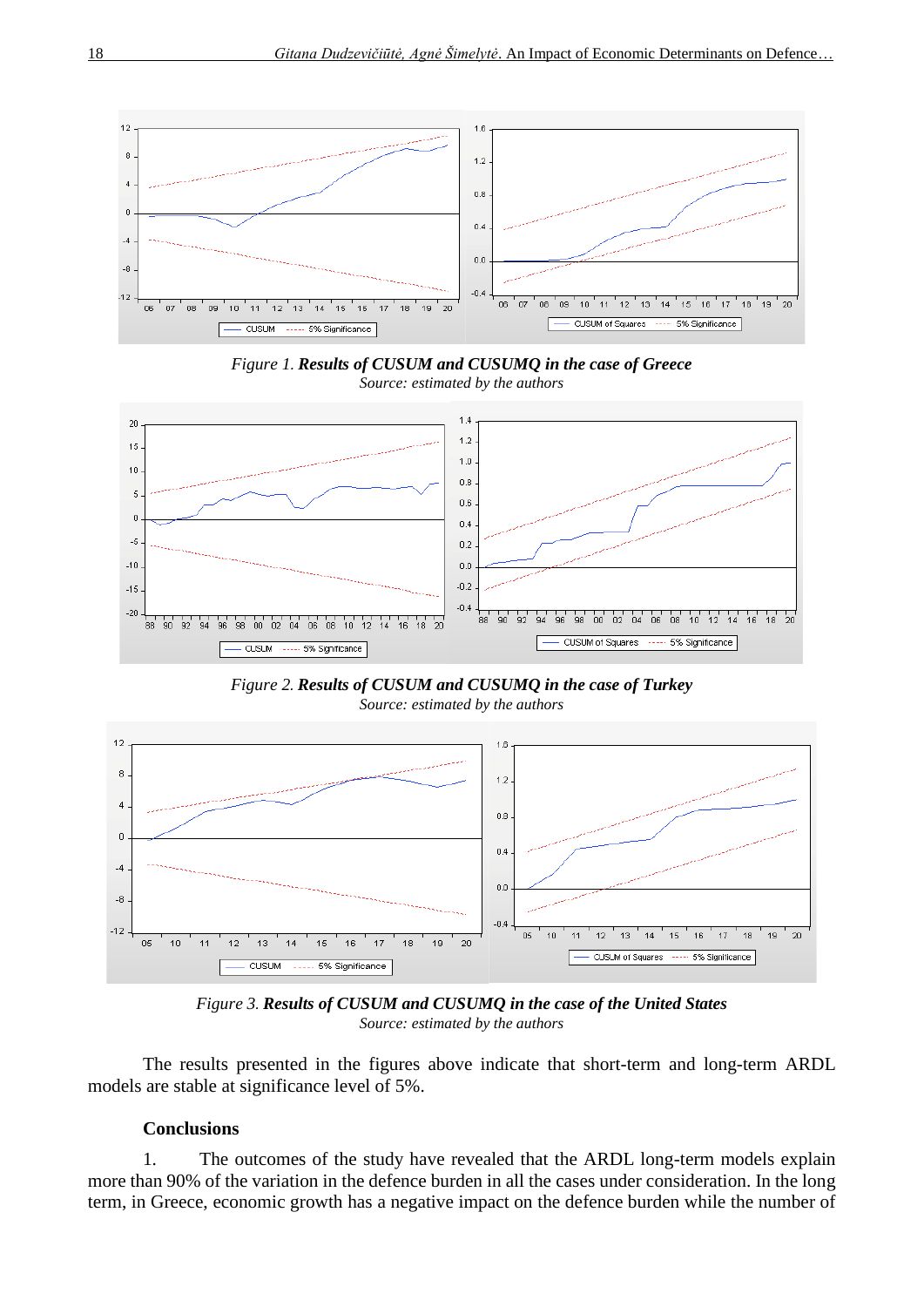military personnel, government debt and inflation have a positive relationship with defence spending. In the case of Turkey, economic growth, military personnel and the inflation rate have a statistically significant impact on the defence burden. Meanwhile, the impact of government gross debt is insignificant. In the case of the United States, the defence burden appears to respond positively to the changes in military personnel and the inflation rate. The impact of economic growth and government gross debt appeared statistically insignificant in the long term.

2. Additionally, the investigation has shown that the defence burden is mostly determined by long-term economic performance while in the short term, economic growth, government debt, the number of military personnel and the inflation rate have less effect on the variation in the defence burden.

3. The current study has some limitations. Firstly, this research has used only the main economic variables without considering other non-economic factors. Secondly, the investigation does not focus on the possible changes in Greek or Turkish defence expenditure due to the potential armed interactions between these countries. Thirdly, this study assesses only the impact of economic indicators on defence spending, but does not examine the impact of defence expenditure on the economic development of Greece, Turkey and the United States. Despite these limitations, the authors believe that the research could be helpful in terms of defence solutions within the context of economic development.

4. The authors propose the following guidelines for the application of the outcomes of the study: (i) to include the findings into the economic development policies of the USA, Turkey and Greece; (ii) to exploit the insights to extend the scope of research across both NATO countries and other countries; and (iii) to use the outcomes of the research as learning and teaching materials related to studies of defence and peace economics and public security at universities.

## **References**

- 1. Al-Bataineh, I. M. (2012). "The Impact of Government Expenditures on Economic Growth in Jordan". *Interdisciplinary Journal of Contemporary Research in Business*, 4 (6), 1320–1338.
- 2. Amara, J. (2007). "Evaluating NATO Long Run Defence Burdens Using Unit Root Tests". *Defence and Peace Economics* 18: 157-181. [https://doi.org/10.1080/10242690600789254.](https://doi.org/10.1080/10242690600789254)
- 3. Andriamahazoarivo, A., & Ravalison, F. (2016). "Military Expenditures and Economic Development Concepts and Models: a Literature Review Utilizing Competitive Intelligence". *Journal of Systems and Industrial Project Engineering* 2(1): 77-91.
- 4. Antonakis, N. (1997). "Military Expenditure and Economic Growth in Greece 1960-90". *Journal of Peace Research* 34(1): 89-100. https://doi.org/10.1177/0022343397034001007
- 5. Avramides, Ch. (1997). "Alternative Models of Greek Defence Expenditures". *Defence and Peace Economics* 8(2): 145-187. [https://doi.org/10.1080/10430719708404874.](https://doi.org/10.1080/10430719708404874)
- 6. Benoit, E. (1978). "Growth and Defence in Developing Countries". *Economic development and Cultural Change* 26 (2): 271-280. [https://doi.org/10.1086/451015.](https://doi.org/10.1086/451015)
- 7. Bove, V., & Cavatorta, E. (2012). "From Conscription to Volunteers: Budget Shares in NATO Defence Spending". *Defence and Peace Economics 23*(3): 273-288. https://doi.org/10.1080/10242694.2011.563973
- 8. d'Agostino, G., Dunne, J. P., & Pieroni, L. (2017). "Does Military Spending Matter for long-run Growth?" *Defence and Peace Economics* 28(4): 429-436. [https://doi.org/10.1080/10242694.2017.1324723.](https://doi.org/10.1080/10242694.2017.1324723)
- 9. Dudzevičiūtė, G., Česnuitytė, V., & Prakapienė, D. (2021). "Defence Expenditure–Government Debt Nexus in the Con-text of Sustainability in Selected Small European Union Countries". *Sustainability* 13, 6669. [https://doi.org/10.3390/su13126669.](https://doi.org/10.3390/su13126669)
- 10. Dunne, P. J., & Tian, N. (2013). "Military Expenditure and Economic Growth: A Survey". *The Economists for Peace and Security Journal* 8 (1): 5-11.
- 11. European Defence Agency. (2014). "Spending that Matters: the Economic Case for Investing in Europe's Defence Industry". [https://www.eda.europa.eu/info-hub/press-centre/latest-news/2014/07/28/spending-that-matters-the](https://www.eda.europa.eu/info-hub/press-centre/latest-news/2014/07/28/spending-that-matters-the-economic-case-for-investing-in-europe-s-defence-industry)[economic-case-for-investing-in-europe-s-defence-industry.](https://www.eda.europa.eu/info-hub/press-centre/latest-news/2014/07/28/spending-that-matters-the-economic-case-for-investing-in-europe-s-defence-industry)
- 12. Gadea, D., Pardos, E., & Perez-Fornies, C. (2004). "A Long-Run Analysis of Defence Spending in the NATO Countries". *Defence and Peace Economics* 15(3): 231–249.
- 13. Li Fan, H., Liu, W., & Coyte, P. C. (2018). "Do Military Expenditures Crowd out Health Expenditures? Evidence from around the World, 2000-2013". *Defence and Peace Economics* 29 (7): 766-779. https://doi.org/10.1080/10242694.2017.1303303
- 14. Hartley, K. (2011). "The Economics of Defence Policy. A New Perspective". London and New York: Routledge.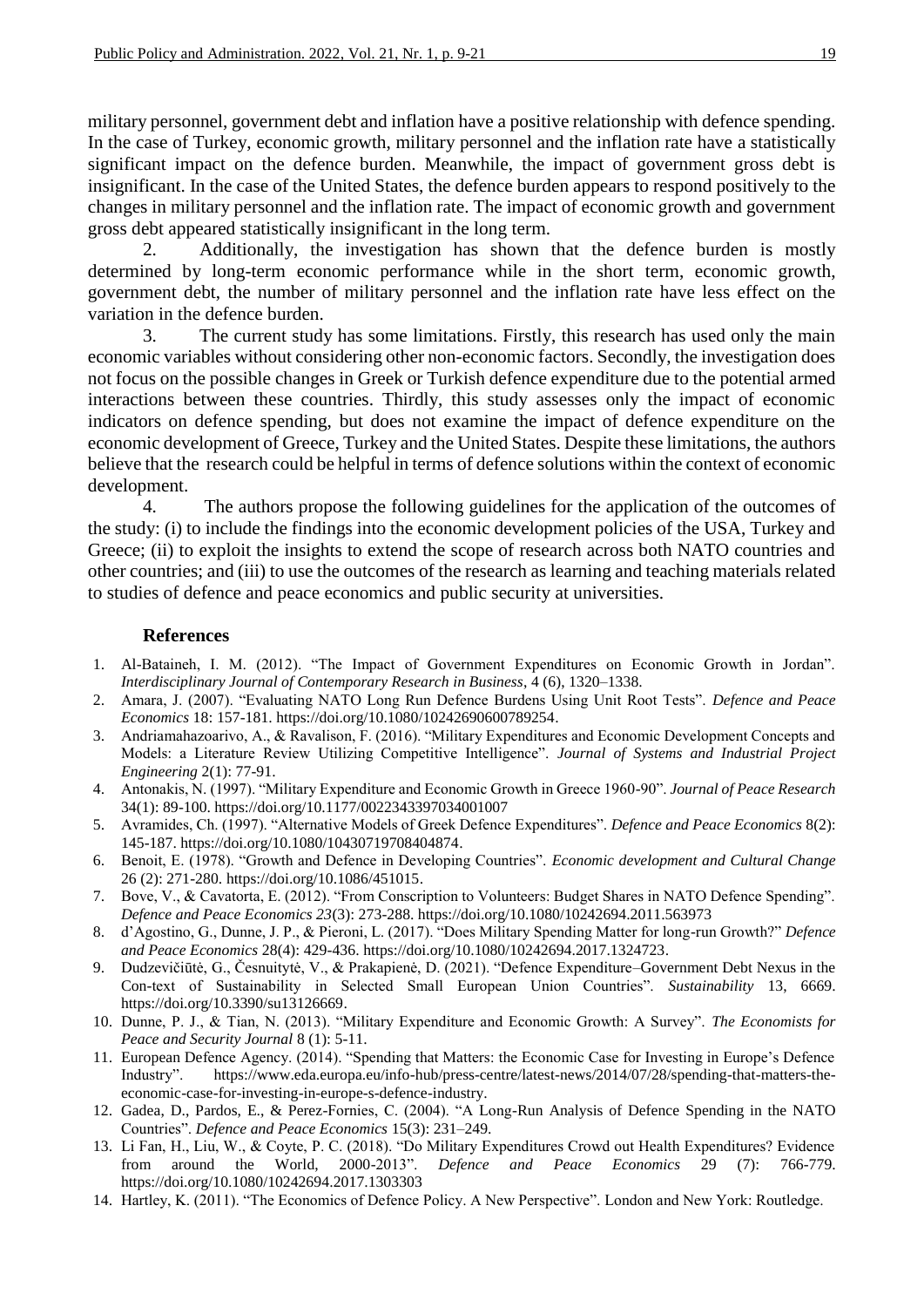- 15. Hartley, K. & Sandler, T. (2011). "The Economics of Defence Spending". Abingdon: Routledge.
- 16. Karagol, E. T., & Turhan, A. (2008). "External Debt, Defence Expenditures and Political Business Cycles in Turkey". *Defence and Peace Economics* 19 (3): 217-224. [https://doi.org/10.1080/10242690801972170.](https://doi.org/10.1080/10242690801972170)
- 17. Khan, M. K., Teng, J. Z., & Khan, M. I. (2019). "The Effect of Migrant Remittances on Economic Growth: an ARDL Approach". *Inzinerine Ekonomika-Engineering Economics* 30(4): 434-441. [https://doi.org/10.5755/j01.ee.30.4.21830.](https://doi.org/10.5755/j01.ee.30.4.21830)
- 18. Kollias, C., & Stelios, M. (1997). "Is There a Greek‐Turkish Arms Race?: Evidence from Cointegration and Causality Tests". *Defence and Peace Economics* 8(4): 355-379. [https://doi.org/10.1080/10430719708404886.](https://doi.org/10.1080/10430719708404886)
- 19. Kollias, C., & Paleologou, S. M. (2003). "Domestic Political and External Security Determinants of the Demand for Greek Military Expenditure". *Defence and Peace Economics* 14(6): 437-445. [https://doi.org/10.1080/1024269032000085206.](https://doi.org/10.1080/1024269032000085206)
- 20. Kollias, C., & Paleologou, S.M. (2013). "Guns, Highways and Economic Growth in the United States". *Economic Modelling* 30: 449-455. https://doi.org/10.1016/j.econmod.2012.09.048.
- 21. Lilico, A. (2013). "Why Defence Spending Can Help to Promote Longer Term Growth". [http://www.telegraph.co.uk/finance/comment/10083015/Why-defence-spending-can-help-to-promote-longer-term](http://www.telegraph.co.uk/finance/comment/10083015/Why-defence-spending-can-help-to-promote-longer-term-growth.html)[growth.html.](http://www.telegraph.co.uk/finance/comment/10083015/Why-defence-spending-can-help-to-promote-longer-term-growth.html)
- 22. Lin, F.-L., & Wang, M. C. (2019). "Does Economic Growth Cause Military Expenditure to Go Up? Using MFVAR Model". *Quality & Quantity* 53, 3097-3117. [https://doi.org/10.1007/s11135-019-00921-6.](https://doi.org/10.1007/s11135-019-00921-6)
- 23. Malik, T. H. (2018). "Defence Investment and the Transformation National Science and Technology: A Perspective on the Ex-ploitation of High Technology". *Technological Forecasting and Social Change* 127: 199-208. [https://doi.org/10.1016/j.techfore.2017.09.020.](https://doi.org/10.1016/j.techfore.2017.09.020)
- 24. Malizard, J. (2015). "Does Military Expenditure Crowd Out Private Investment? A Disaggregated Perspective for the Case of France". *Economic Modelling* 46: 44-52. [https://doi.org/10.1016/j.econmod.2014.10.049.](https://doi.org/10.1016/j.econmod.2014.10.049)
- 25. Manamperi, N. (2016). "Does Military Expenditure Hinder Economic Growth? Evidence from Greece and Turkey". *Journal of Policy Modelling* 38 (6): 1171-1193[. https://doi.org/10.1016/j.jpolmod.2016.04.003.](https://doi.org/10.1016/j.jpolmod.2016.04.003)
- 26. Mohapatra, G., Giri, A. K., & Sehrawat, M. (2016). "Foreign Aid, Macroeconomic Policies and Economic Growth Nexus in India: An ARDL Bounds Testing Approach". *Theoretical and Applied Economics* 23(4): 183-202.
- 27. Nikolaidou, E. (2008). "The Demand for Military Expenditure: Evidence from the EU-15 (1961–2005)". *Defence and Peace Economics* 19(4): 273-292. https://doi.org//10.1080/10242690802166533.
- 28. North Atlantic Treaty Organization (NATO). 2020. "Defence Expenditure of NATO countries". [https://www.nato.int/cps/en/natohq/topics\\_49198.htm.](https://www.nato.int/cps/en/natohq/topics_49198.htm)
- 29. Odehnal, J., & Neubauer, J. (2012). "Causal Analysis of Economic Growth and Military Expenditure". *Recent Advances in Energy, Environment and Economic Development* 233-238. [http://www.wseas.org/multimedia/books/2012/Paris/DEEE.pdf.](http://www.wseas.org/multimedia/books/2012/Paris/DEEE.pdf)
- 30. Odehnal, J., Neubauer, J., Dyčka, L., & Ambler, T. (2020). "Development of Military Spending Determinants in Baltic Countries—Empirical Analysis". *Economies* 8(3):68[. https://doi.org/10.3390/economies8030068.](https://doi.org/10.3390/economies8030068)
- 31. Odehnal, J., Neubauer, J., Olejníček, A., Boulaouad, J., & Brizgalová, L. (2021). "Empirical Analysis of Military Expenditures in NATO Nations". *Economies* 9: 107.
- 32. Pradhan, R. P. (2010). "Modelling the Nexus between Defence Spending and Economic Growth in ASEAN- 5: Evidence from Cointegrated Panel Analysis". *African Journal of Political Science and International Relations* 4(8): 297-307.
- 33. Pesaran, M. H., & Shin, Y. (1999). "An Autoregressive Distributed Lag Modelling Approach to Cointegration Analysis". In Econometrics and Economic Theory in the 20th Century: The Rangar Frisch Centennial Symposium, edited by S. Strom. Cambridge: Cam-bridge University Press, Chapter 11.
- 34. Pesaran, M. H., Shin, Y., & Smith, R. J. (2001). "Bounds Testing Approaches to the Analysis of Level Relationships". *Journal of Applied Econometrics* 16(3): 289-326. [https://doi.org/10.1002/jae.616.](https://doi.org/10.1002/jae.616)
- 35. Pradhan, R. P. (2010). "Modelling the Nexus between Defense Spending and Economic Growth in ASEAN- 5: Evidence from Cointegrated Panel Analysis". *African Journal of Political Science and International Relations* 4(8): 297-307. [https://academicjournals.org/journal/AJPSIR/article-full-text-pdf/55E71AB40828.](https://academicjournals.org/journal/AJPSIR/article-full-text-pdf/55E71AB40828)
- 36. Raju, M. H., & Ahmed, Z. (2019). "Effect of Military Expenditure on Economic Growth: Evidences from India, Pakistan and China using Cointegration and Causality Analysis". *Asian Journal of German and European Studies* 4 (3). [https://doi.org/10.1186/s40856-019-0040-6.](https://doi.org/10.1186/s40856-019-0040-6)
- 37. Şahin, H., & Ozsoy, O. (2008). "Arms Race between Greece and Turkey: A Markov Switching Approach". *Defence and Peace Economics* 19: 209-216. [https://doi.org/10.1080/10242690801972154.](https://doi.org/10.1080/10242690801972154)
- 38. Sezgin, S. & Yildirim, J. (2002). "The Demand for Turkish Defence Expenditure". *Defence and Peace Economics* 13(2): 121-128. [https://doi.org/10.1080/10242690210973.](https://doi.org/10.1080/10242690210973)
- 39. Shahbaz, M., Afza, T., & Shabbir, M. S. (2013). "Does Defence Spending Impede Economic Growth? Cointegration and Causality Analysis for Pakistan". *Defence and Peace Economics* 24(2): 105-120. [https://doi.org/10.1080/10242694.2012.723159.](https://doi.org/10.1080/10242694.2012.723159)
- 40. Topcu, M., & Aras, I. (2015). "Defense spending and Economic growth: Extended Empirical Analysis of the European Union Countries". *Defence and Peace Economics* 26 (2): 233-246. [https://doi.org/10.1080/10242694.2013.774771.](https://doi.org/10.1080/10242694.2013.774771)